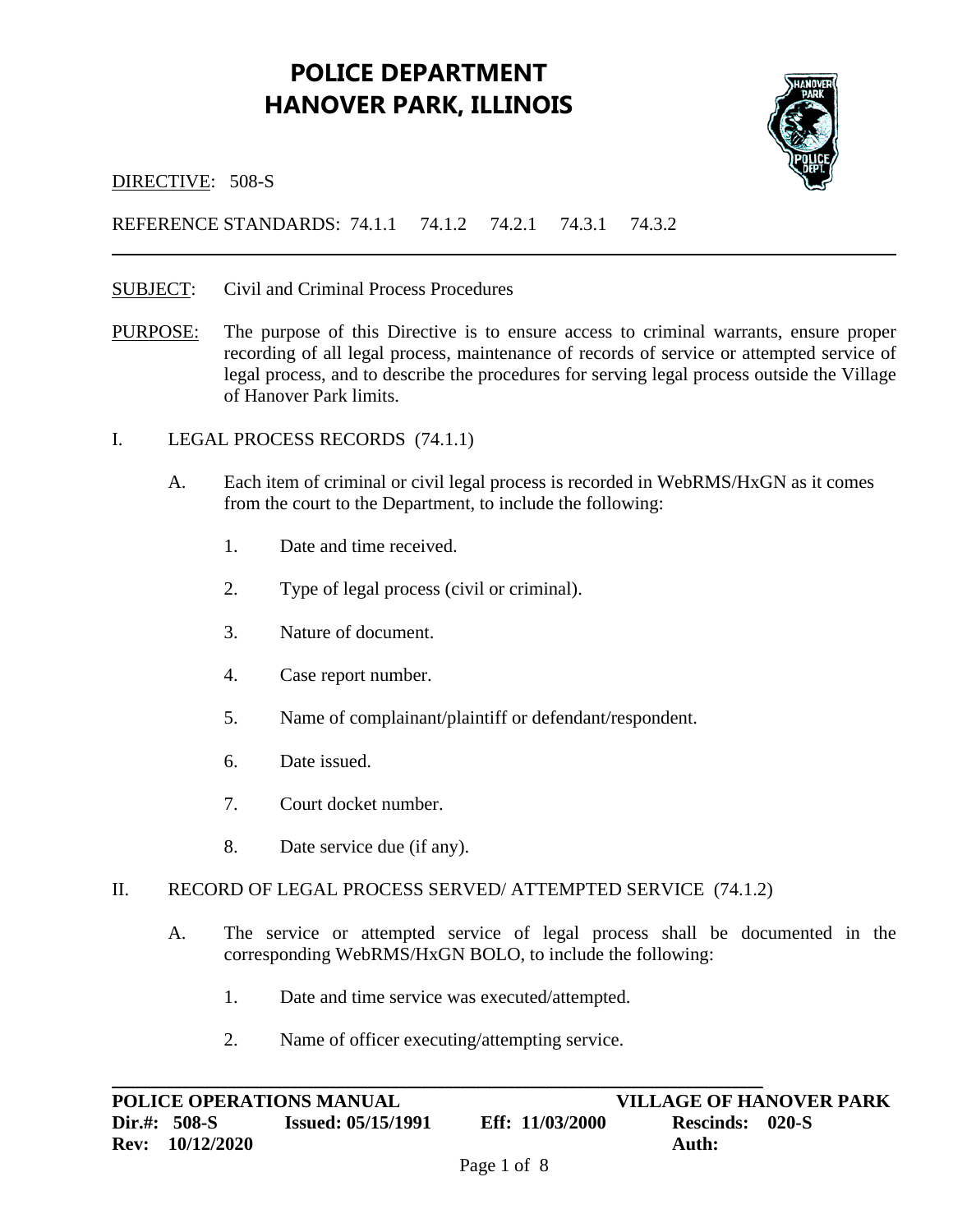- 3. Name of person on whom legal process was served or attempted.
- 4. Method of service/reason for non-service.
- 5. Location of service/attempt.
- 6. Changing the Warrant Paper Number to reflect any additional service attempts by adding one to the first digit of the Paper Number.
- B. Warrant Control
	- 1. All warrants obtained by employees of the Department will be turned in to the Records Bureau where they will be held, maintained, and assigned for service.
		- a. All warrants obtained shall be entered into the LEADS system and the LEADS number will be marked on the warrant folder.
	- 2. All requests for warrant service on Hanover Park residents received from other police jurisdictions will be received and held by the Records Bureau, and assigned for service by the on-duty supervisor.
	- 3. Unless otherwise directed by command personnel, the Records Bureau will forward all warrants for service to the patrol division for service.
	- 4. An arrest report will be completed for all persons arrested.
		- a. The arrest report will be filed under the original incident report number assigned to the case.
		- b. If an arrested person is wanted on a Hanover Park warrant, plus warrants from other jurisdictions, the arrest report will be filed under the original Hanover Park incident report number assigned to the case, and an additional UCR classification of 9950, Foreign Warrant Service, will be placed on the arrest report in the charge section.
		- c. If a person is arrested on Hanover Park warrants from two or more separate incidents, the arrest report will be filed under the most recent incident report number and in the charge section of the arrest report an additional classification of 5081, Warrant Service, plus the other incident report number(s) should be listed. Supplemental reports should be filed under each additional incident report number with a classification of 5081, Warrant Service, with pertinent information listed giving reference to the incident report number under which the arrest report is filed.
	- 5. All arrest warrants for persons residing outside of the Village of Hanover Park will be maintained by the Records Bureau.
		- a. The Records Bureau shall send a copy of these warrants to the jurisdiction where the wanted subject resides with a request for service. (Exceptions include Aurora, Chicago, and Cook County.) (Appendix A)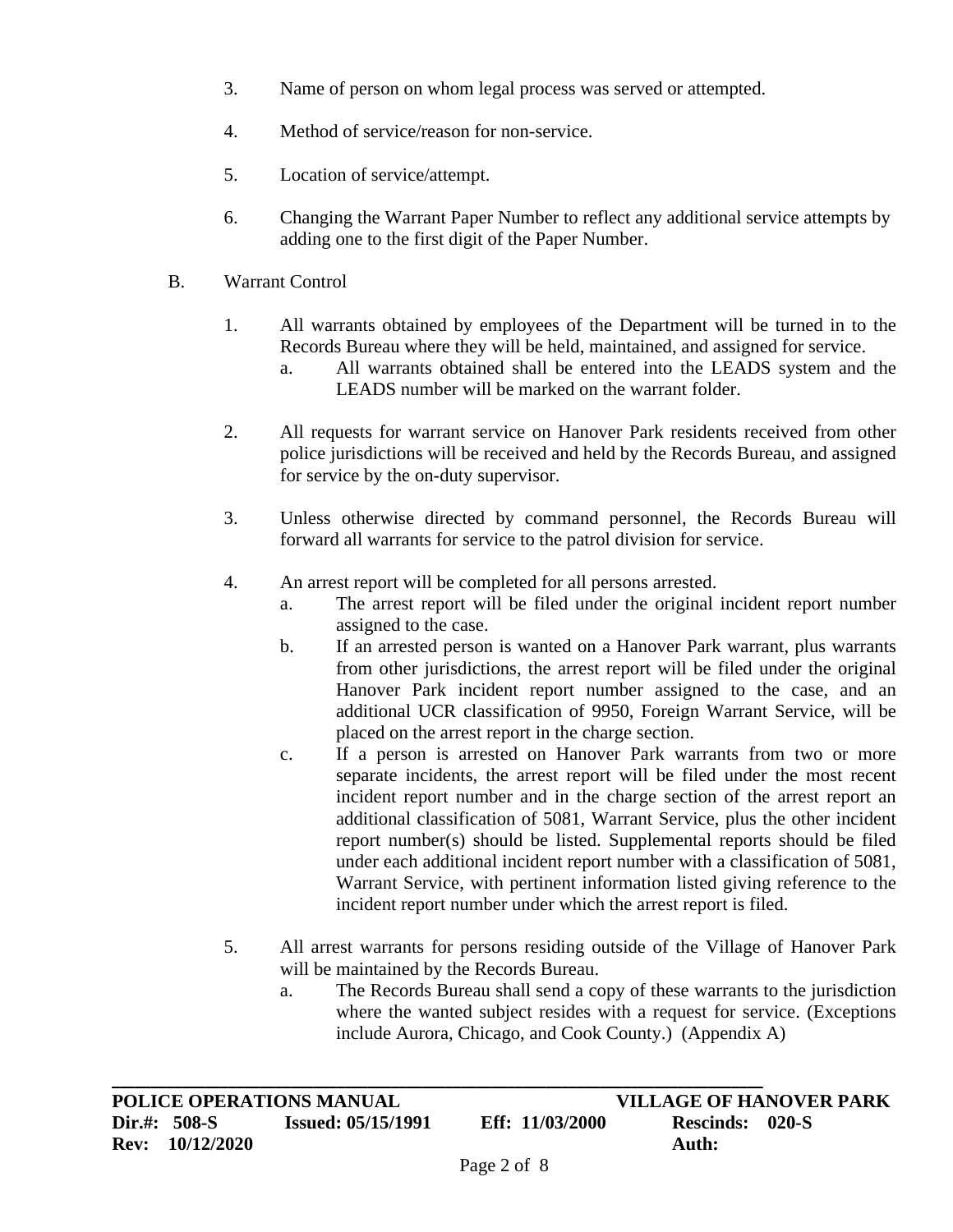- 6. The Records Bureau is charged with the responsibility to process and maintain files on all warrants that shall include:
	- a. The transmittal of warrants, forms, documents and bonds posted to the court having jurisdiction over such warrants.
	- b. The return of canceled warrants to the court having jurisdiction over such warrants.
- 7. The Records Bureau will perform the LEADS validation on a monthly basis.
	- a. All warrants found to be outdated or otherwise unservable will be removed from the warrant files and forwarded to the Village of Hanover Park Legal Department or appropriate State's Attorney's office for further processing and/or dismissal.
	- b. All warrants found to be in excess of four years old or otherwise unservable will be removed from the warrant files and delivered to the Lieutenant of Support Services for further review.
		- 1) The Lieutenant of Support Services will forward all warrants not deemed to be significant in nature due to the offense involved, age of the warrant, the employment status of the employee involved, and other relevant factors to the Village of Hanover Park Legal Department for further review and/or dismissal.
		- 2) All significant warrants will be returned to the Records Bureau for further processing.
	- c. The Records Bureau will forward a listing of all warrants in the annual audit to the Deputy Chief of Support Services for review.
- C. Extradition
	- 1. The Department will assign personnel to leave its jurisdiction, when necessary, to take custody of persons arrested on its warrants by other agencies in the following instances:
		- a. When the person arrested cannot post the required bond amount.
		- b. Those other situations in which it is deemed to be necessary by the onduty supervisor.
	- 2. The bonding procedures for a person arrested in a county other than the county in which the warrant for his arrest was issued shall be governed by the provisions of Illinois Compiled Statutes 725 ILCS 5/109-2.
	- 3. In certain situations, a supervisor may exercise discretion when it appears necessary to send Department personnel a great distance for a relatively minor offense. Time and personnel constraints must be considered. However, if the arrestee cannot post the required bond amount, this Department is obligated to respond and take custody of the individual(s) unless other suitable arrangements can be made.
	- 4. Situations in which agencies outside the State of Illinois effect arrests on our warrants will be referred to the State's Attorney's office. This Department is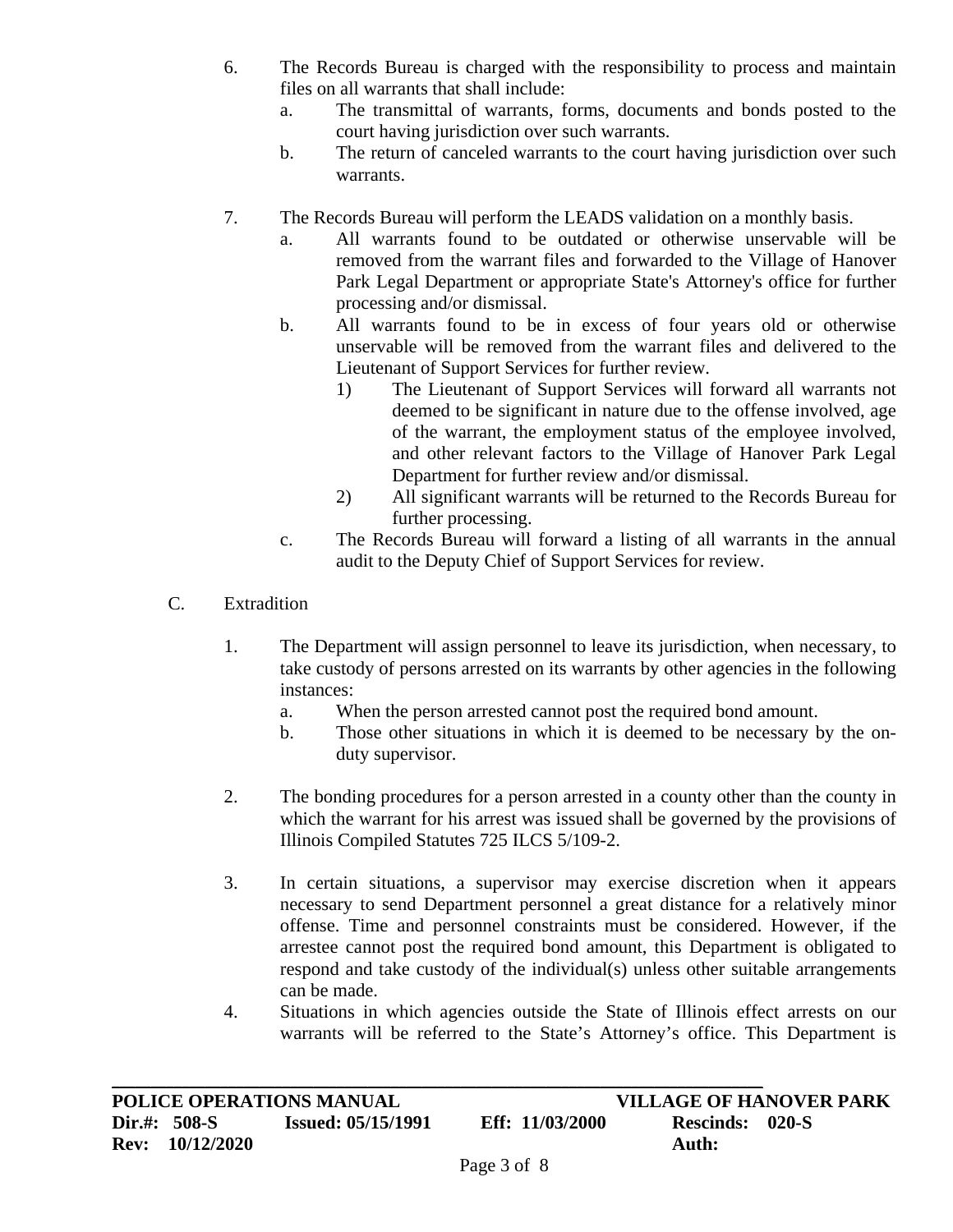responsible for notification to the arresting agency in a timely manner regarding whether or not the defendant will be extradited by the State of Illinois.

## III. CIVIL PROCESS SERVICE - OTHER JURISDICTIONS (74.2.1)

A. Civil process service within the Village of Hanover Park is not accepted by this Department for service.

## IV. SUBPOENAS DUCES TECUM

- A. Subpoenas Duces Tecum that are served on or received by the Records Bureau of the Police Department shall be processed according to the nature of the criminal case.
	- 1. In felony cases, the Records Bureau shall, after recording the document as provided in Section I, forward the subpoena to the original arresting officer. The arresting officer will contact the assigned felony division Assistant State's Attorney for direction as to how to proceed, and will obtain whatever documents or items are required and handle them as directed by the Assistant State's Attorney.
	- 2. In the case of misdemeanors charged under state statute, the Records Bureau will cause a copy of the subpoena to be forwarded to the misdemeanor section of the State's Attorney's office for their information. The documents or records requested shall then be delivered by police officer or community service officer to the court room designated on the subpoena on or prior to the date specified in the subpoena.
	- 3. In cases involving violations of Village ordinances, the Records Bureau shall cause the subpoena to be forwarded to the office of the Village prosecutor, who will determine what further action to take.

### V. EXECUTION OF CRIMINAL PROCESS (74.3.1)

- A. The Records Bureau will maintain an accurate record of persons wanted on warrants and persons who have been arrested on warrants. The following procedures will be followed when handling warrants:
	- 1. All new complaints and warrants will be turned in to the Records Bureau. Also, warrants for failure to appear will be turned in to the Records Bureau.
	- 2. The Records Division will be responsible for receiving the warrant and WebRMS/HxGN BOLO entry.
	- 3. If the warrant concerns an original complaint and warrant, a copy of the complaint will be attached to the warrant. If the warrant is for failure to appear, a copy of the original complaint or citation will be attached to the warrant. This is the responsibility of the Records Clerk.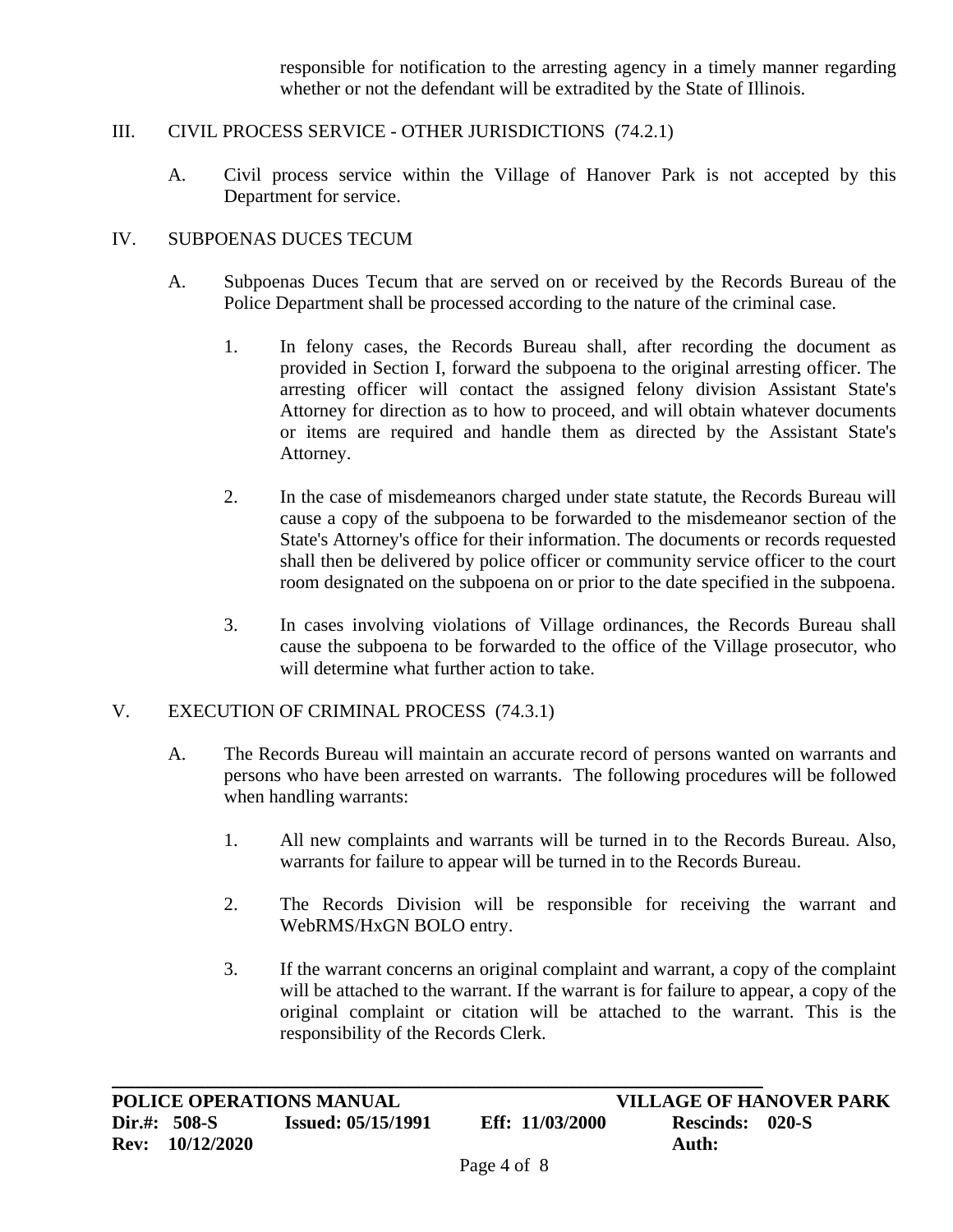- 4. A Records Clerk will send a letter to the person named on the warrant to his last known address. This letter will include the date of the warrant, the charge, and the amount of the required bond. This letter will be sent for all warrants, except for original complaints and warrants or failure to appear warrants for the following offenses:
	- a. All felonies.
	- b. All criminal Class A misdemeanors.
- 5. Copies of all warrants are sent to the law enforcement agency in the jurisdiction where the subject lives (exceptions include Aurora, Chicago, Cook County).
- 6. Warrants will then be placed in the warrant file in alphabetical order.
- 7. The Support Services Lieutenant will designate a person to review all LEADS warrants. It will be that person's responsibility to see that warrants are placed into the LEADS system correctly and that the other provisions of this order have been complied with.
- 8. After the warrant has been entered into LEADS, the LEADS number will be written in the space provided on the Court Folder sleeve. The warrant will remain filed in the warrant file in alphabetical order. If the warrant has been entered into NCIC, that number shall be written below the LEADS number.
- B. All original complaints and warrants and failure to appear warrants that are felonies, and all original complaints and warrants and failure to appear warrants that are crimes against persons, will be forwarded to the Patrol Division, if the wanted person works or resides within the Village limits.
- C. When serving warrants, the following guidelines shall be used:
	- 1. Warrant service at the Police Department subject surrenders at front desk.
		- a. Full booking procedures will be used.
		- b. Outside agency warrants will be handled as requested in that agency's procedure.
	- 2. A warrant arrest elsewhere within the Village:

- a. The subject shall be placed under arrest and transported to the Holding Facility.
- b. The subject will be fully booked according to booking requirements and whether or not the original offense is a mandated reporting offense.
- c. If the warrant involves an original complaint, full-booking procedures shall be completed. If the warrant is for failure to appear, the appropriate booking procedures will apply.
- d. The subject shall be checked through LEADS to determine whether or not the warrant was entered into LEADS. Also, this will show any other outstanding warrants for the subject. If the warrant is entered into LEADS, the Records Bureau must be notified and the warrant shall be canceled pursuant to LEADS guidelines.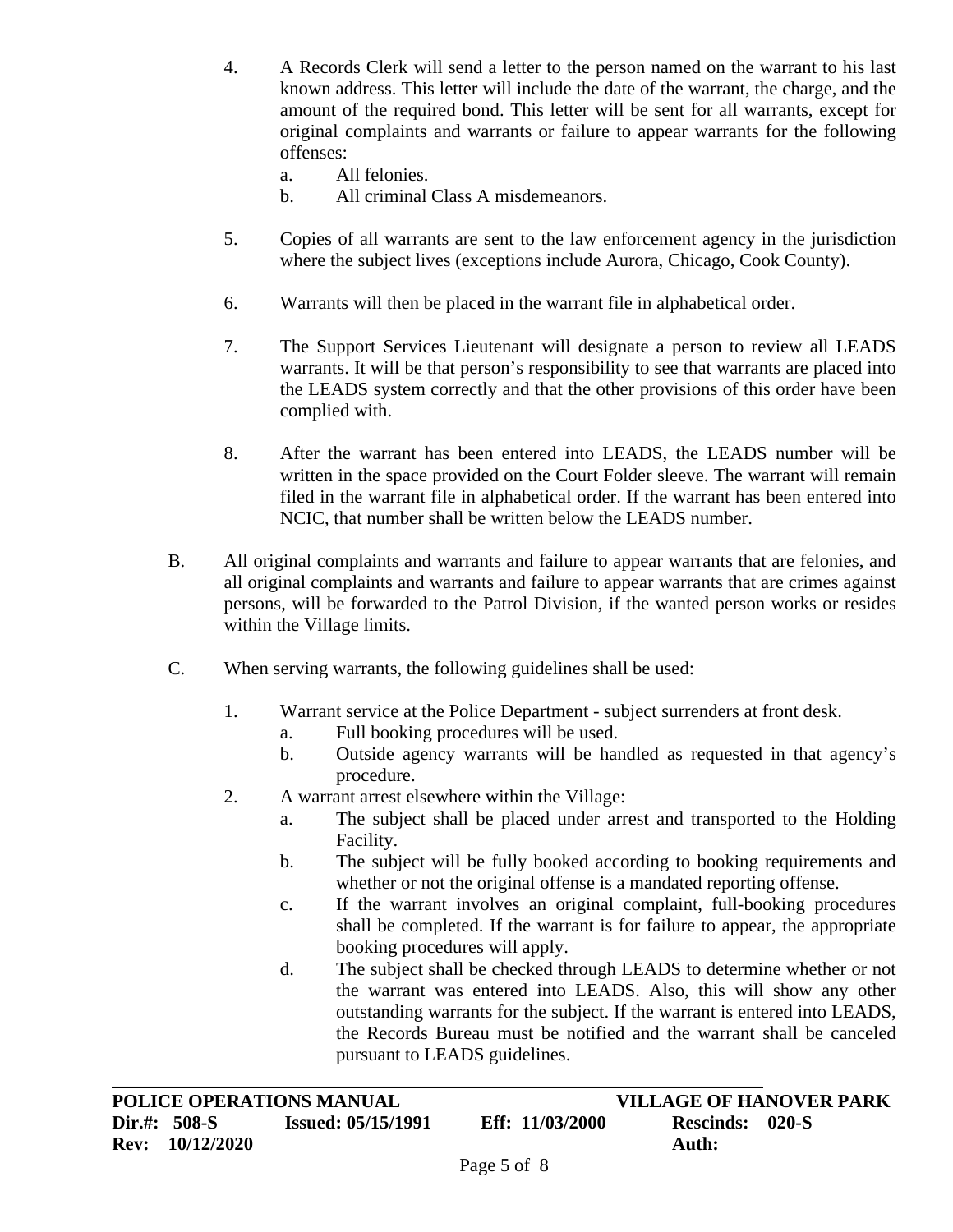- e. If the subject can post bond, a court date shall be set. The court date shall be set in accordance with court policy. The subject shall then be served the appropriate paperwork, given a bail bond receipt for the bond deposited, and then be released.
- f. If the subject cannot post the required bond, he shall be transported to the DuPage County Jail or lodged in the appropriate cell in the Holding Facility to await Cook County Bond Court. The original copy of the warrant and the complaint, if applicable, shall be delivered to the jail with the arrestee.
- g. The arresting officer shall complete the appropriate arrest reports.
- 3. A warrant arrest outside the Village of Hanover Park.
	- a. Within the police district: (65 ILCS 5/7-4-7)
		- 1) The subject shall be placed under arrest and transported to the Holding Facility or the nearest police department, at the discretion of a sworn supervisor.
		- 2) If transported to the Holding Facility, procedures outlined in Section 1.C.2.b-f will be followed.
		- 3) If transported to the nearest police department:
			- a) The subject will be booked.
			- b) The arresting officer will complete Hanover Park Police Department arrest reports.
			- c) Warrant will be canceled from LEADS.
			- d) If the subject can post bond, a court date will be set. The subject will be served appropriate paperwork and released.
			- e) If the subject cannot post bond, he shall be transported to the DuPage County Jail or held for bond call if the warrant was issued in Cook County.
	- b. Within Illinois, outside of the police district:
		- 1) The subject shall be placed under arrest (if within geographical limits of the warrant) and transported to the nearest police department.
		- 2) The subject will be booked.
		- 3) The arresting officer will complete Hanover Park Police arrest reports.
		- 4) Warrant will be canceled from LEADS.
		- 5) If the subject can post bond, a court date will be set. The subject will be served appropriate paperwork and released.
		- 6) If the subject cannot post bond, transportation will be arranged for appropriate disposition.
- 4. A warrant arrest outside the Village of Hanover Park by another agency, but within DuPage County or Cook County:
	- a. The subject shall be placed under arrest and transported to the nearest police department.
	- b. If the warrant involves an original complaint and warrant or a failure to appear warrant, an officer of the Hanover Park Police Department shall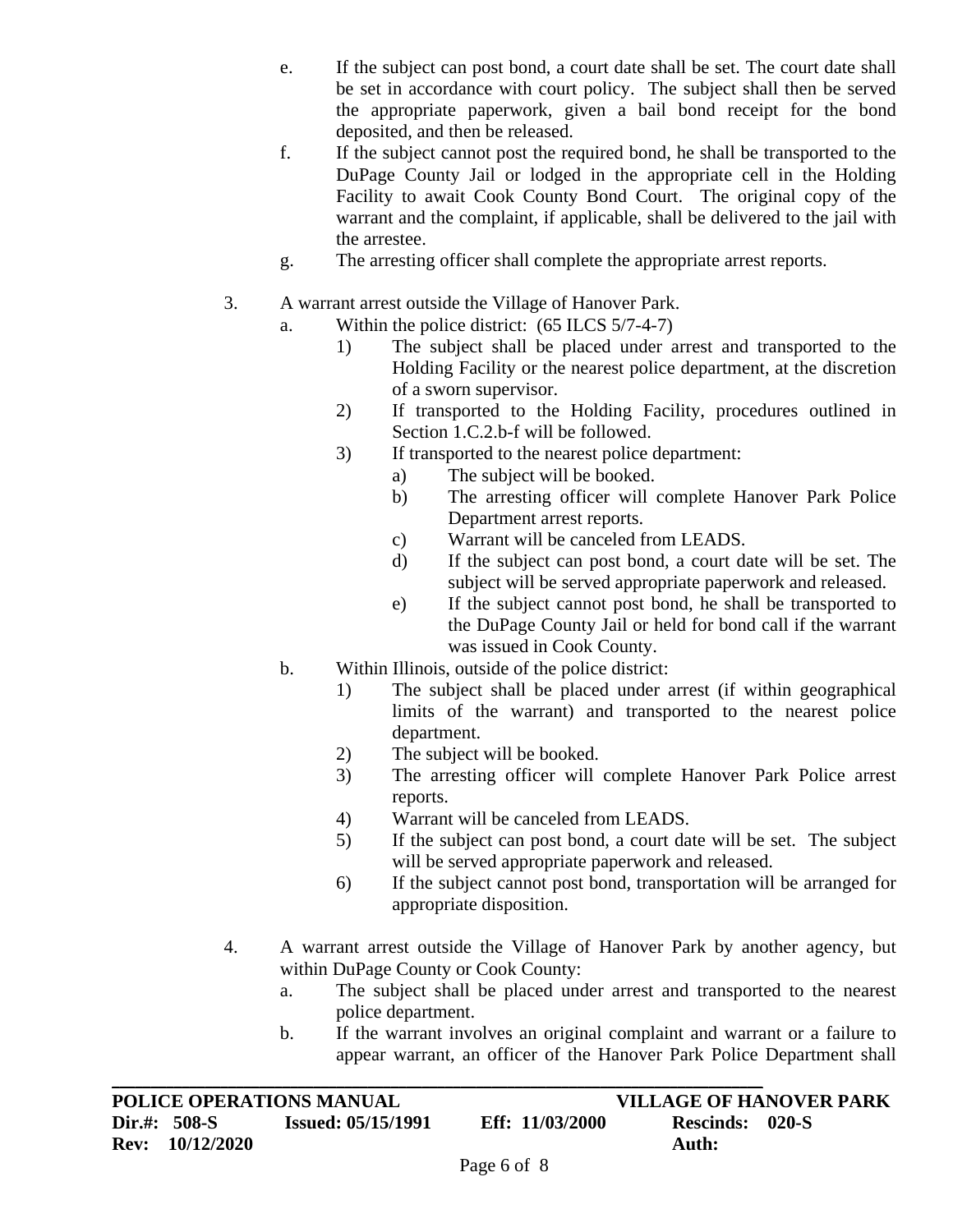respond with the complaint, warrant, etc., to the department holding the arrestee. At the discretion of the on-duty supervisor, the subject can be transported directly to the DuPage County Jail or to this Holding Facility and processed pursuant to Illinois Compiled Statutes, 20 ILCS 2630/5. The subject shall be given the opportunity to post bond at the arresting agency. If the subject can post bond, the arresting agency shall accept the bond. A court date shall be given to the arresting agency, along with the court location. The bail bond number and arresting officer's name shall be obtained. A supplemental report shall then be completed and the warrant removed from LEADS.

- c. If the subject is unable to post bond, officers from this Department shall respond to the arresting agency and take custody of the subject. The subject shall then be transported to the DuPage County Jail or this Holding Facility. An arrest report shall also be completed.
- d. The warrant will then be canceled from LEADS if it was entered. The time, date and clerk initials of the person canceling the LEADS number shall be noted in the proper space on the Court Folder.
- 5. A warrant arrest outside DuPage County or Cook County by another agency:
	- a. If there are "court issued" geographical limits and the arrest takes place within those limits, the arrestee shall be handled as in #4 above. Arrests made outside the limitations set by the court are not valid and will not be accepted by this Department.
	- b. If there are no "court issued" geographical limits on the warrant, the arrestee shall be handled as in #4 above. If approved by the on-duty supervisor, this Department will arrange for transportation of subject arrested anywhere in the state of Illinois on this type of arrest pursuant to Illinois Compiled Statutes 725 ILCS 5/109 -2.
- D. Arrests on warrants from other agencies. When arresting subjects on warrants from other agencies, the following guidelines shall be followed:
	- 1. When an officer of this Department learns there is an active warrant from another agency, the originating agency shall be contacted prior to making an arrest to confirm the warrant is still active and the subject is within the geographical limits of the warrant. Upon confirmation, the subject shall be placed under arrest and transported to the detention facility.
	- 2. If the subject can post bond, the arresting officer shall contact the originating agency to advise them of this fact. The arresting officer shall then obtain a court date and any other pertinent information from the originating agency. The arresting officer shall then accept bond from the arrestee and issue him a bail bond receipt. An arrest report reflecting the warrant service shall be completed.
		- a. If the original warrant was issued in either Cook or DuPage County, the bond will be recorded on the respective bond form. Bonds accepted on warrants not issued from Cook or DuPage County will be documented on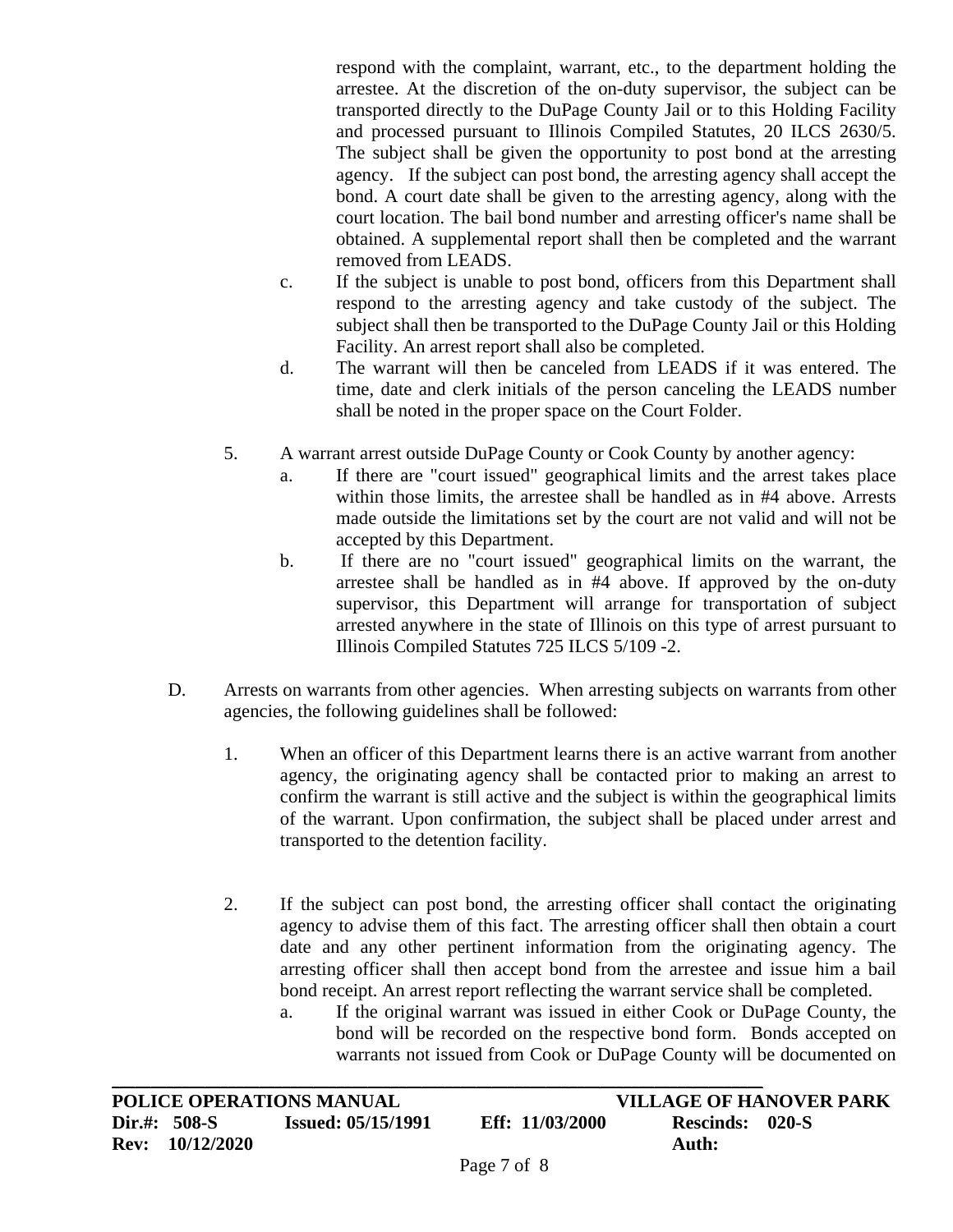the Cook County Bond form and forwarded to the Cook County Clerk's office for routing to the respective county.

- 3. If the subject cannot post bond, the originating agency shall be contacted and advised of the situation. That agency will then be responsible for making arrangements to take possession of the arrestee.
- 4. It will be the responsibility of the originating agency to clear the warrants from LEADS.
- E. Summons service.
	- 1. The Records Clerk will be responsible for tracking and maintaining the service of summonses. Summonses will be stored in a separate summons file.
	- 2. Summonses will be forwarded to the Second Shift Patrol Supervisor for service assignment.

## VI. EXECUTION BY SWORN OFFICERS ONLY (74.3.2)

A. All criminal and civil arrest warrants, search warrants or writs will be executed by sworn police officers only and will be executed in conformance with applicable state, federal and local laws and court rulings.

## VII. EXECUTION OF QUASI-CRIMINAL NOTICES

A. Quasi-criminal notices that are received by this department from other law enforcement agencies and departmental units within the Village of Hanover Park Municipal complex shall be handled in the same manner as outlined in V. E. Summons Service.

### VIII. POLICE RESPONSIBILITY FOR CARE OF MINOR CHILDREN OF ARRESTEE

- A. Pursuant to Illinois Compiled Statutes 725 ILCS 5/109-1.1:
	- 1. Whenever an officer arrests a person, the officer shall question the arrestee as to whether he has any children under the age of 18 living with him who may be neglected as a result of the arrest or otherwise.
	- 2. The officer shall assist the arrestee in the placement of the child with a relative or other responsible person designated by the arrestee.
	- 3. If the officer has reasonable cause to believe that the child may be a neglected child, as defined in the Neglected Children Offense Act, Illinois Compiled Statutes 720 ILCS 130/1, it shall be reported immediately to the Department of Children and Family Services. A juvenile officer shall immediately be contacted and advised of the details.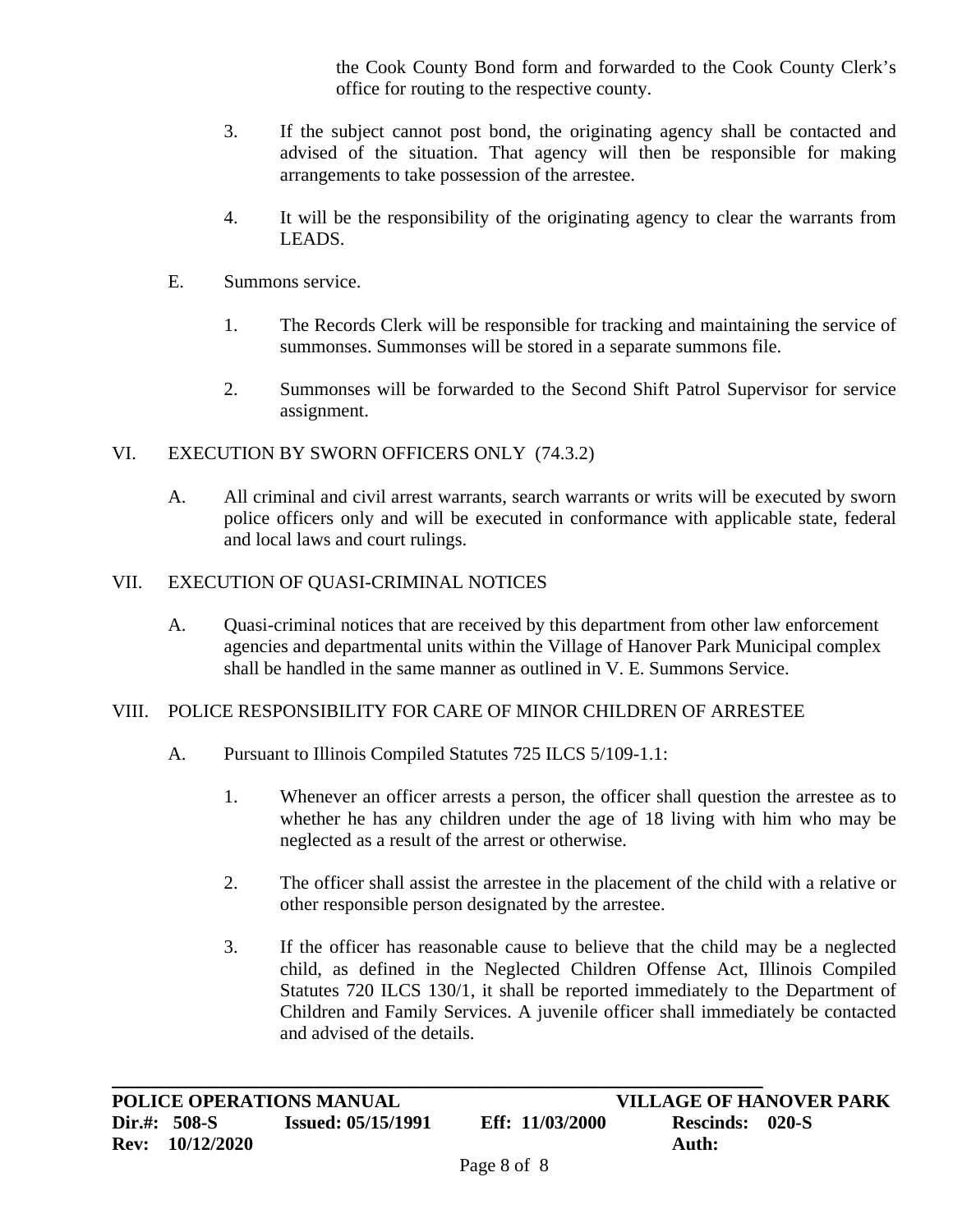# **Hanover Park Police Department**

**2121 W. Lake Street Hanover Park, Illinois 60103 (630) 3724400 FAX (630) 372-4420**

| <b>WARRANT CONTROL FORM</b> | Date: and the contract of the contract of the contract of the contract of the contract of the contract of the contract of the contract of the contract of the contract of the contract of the contract of the contract of the |  |
|-----------------------------|-------------------------------------------------------------------------------------------------------------------------------------------------------------------------------------------------------------------------------|--|
|                             | WARRANT   SUMMONS                                                                                                                                                                                                             |  |
|                             | HANOVER PARK PD CASE #: __________________                                                                                                                                                                                    |  |
|                             | CITY/STATE/ZIP: _____________________________                                                                                                                                                                                 |  |
|                             |                                                                                                                                                                                                                               |  |
|                             |                                                                                                                                                                                                                               |  |
|                             |                                                                                                                                                                                                                               |  |
|                             |                                                                                                                                                                                                                               |  |
|                             |                                                                                                                                                                                                                               |  |
|                             | PERSONAL RECOGNIZANCE AUTHORIZED                                                                                                                                                                                              |  |
| <b>STATUS:</b>              | ORIGINAL WARRANT HELD IN HANOVER PARK WARRANT FILE                                                                                                                                                                            |  |

**THIS SECTION TO BE FILLED OUT BY THE OFFICER MAKING SERVICE**

## **ATTEMPTS TO SERVE**

| <b>DATE</b> | <b>TIME</b> | <b>OFFICER</b> | <b>REASON FOR NON-SERVICE</b> |
|-------------|-------------|----------------|-------------------------------|
|             |             |                |                               |
|             |             |                |                               |
|             |             |                |                               |
|             |             |                |                               |
|             |             |                |                               |
|             |             |                |                               |

FINAL SERVICE COULD NOT BE MADE BECAUSE: **\_\_\_\_\_\_\_\_\_\_\_\_\_\_\_\_\_\_\_\_\_\_\_\_\_\_\_\_\_\_\_\_\_\_\_\_\_\_\_\_\_\_**